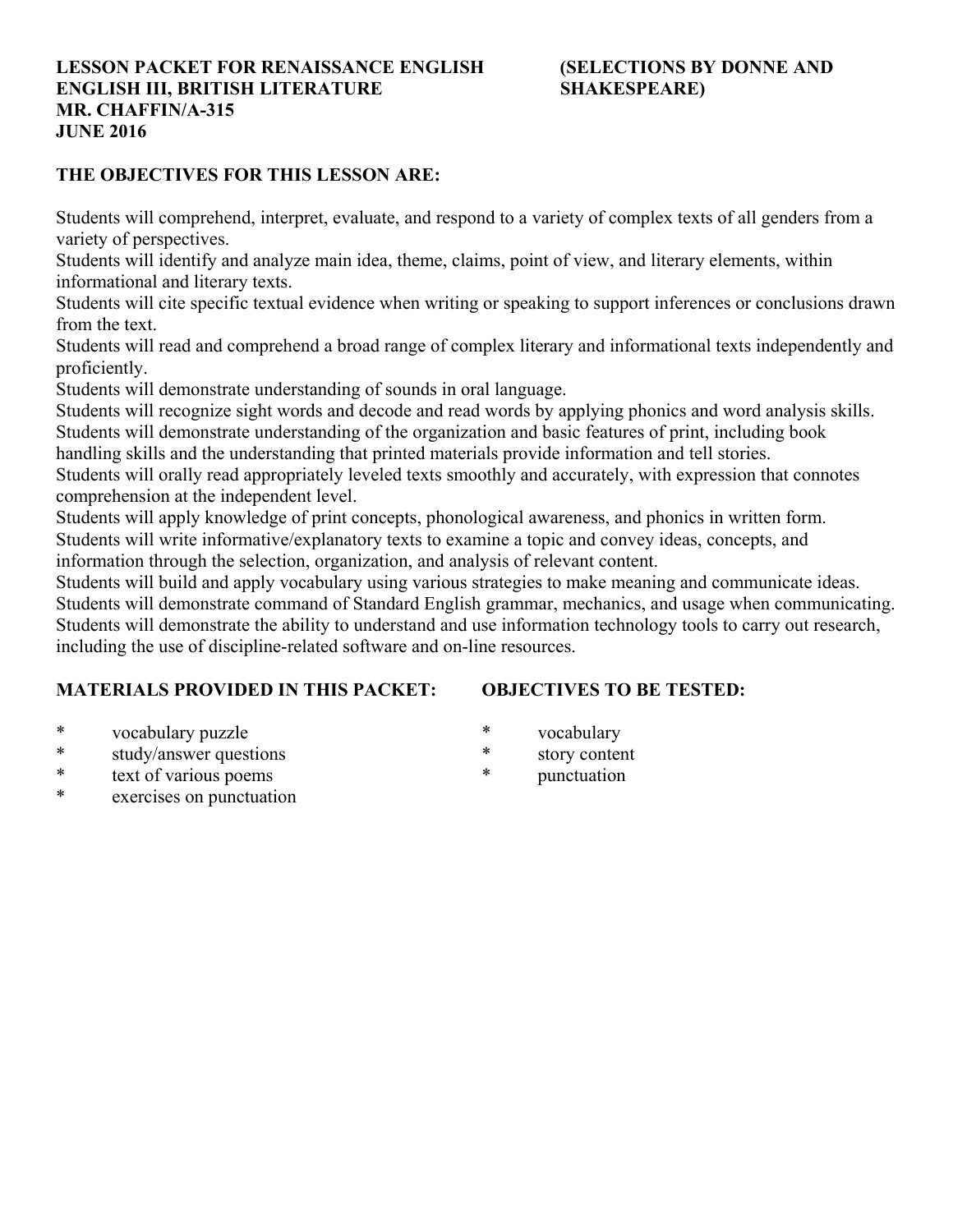## **STUDY QUESTIONS FOR HOLY SONNET 10**

- 01. To whom, or what, is the sonnet addressed?
- 02. What kind of figurative language is this?
- 03. In what ways does the poet contradict what Death thinks in the first few lines?
- 04. What are the "pictures" of death?
- 05. What hope does the poet express in the last two lines?

## **THE BAIT (DONNE)**

Come live with me and be my love, And we will some new pleasures prove, Of golden sands and crystal brooks, With silken lines and silver hooks.

There will the river whispering run, Warmed by thine eyes more than the sun. And there the enamored fish will stay, Begging themselves they may betray.

When thou wilt swim in that live bath, Each fish, which every channel hath, Will amorously to thee swim, Gladder to catch thee, than thou him.

If thou, to be so seen, beest loath, By sun or moon, thou darkenest both; And if myself have leave to see, I need not their light, having thee.

Let others freeze with angling reeds, And cut their leges with shells and weeds, Or treacherously poor fish beset With strangling snare or windowy net.

Let coarse bold hands from slimy nest The bedded fish in banks out-wrest, Or curious traitors, sleave-silk flies, Bewitch poor fishes' wandering eyes.

For thee, thou needest no such deceit, For thou thyself art thine own bait; That fish that is not catched thereby, Alas, is wiser far than I.

*This poem is another answer to Marlowe's "Passionate Shepherd to His Love".*

## **STUDY QUESTIONS FOR THE BAIT**

- 01. What is the setting of this poem?
- 02. Chart the rhyme scheme of the first stanza.
- 03. Cite examples of alliteration in the first stanza.
- 04. Cite the hyperbole in the second stanza.
- 05. What other compliment is made in the second sta
- 06. What does the poet say the fish will do, in the thirt
- 07. What extravagant compliment is paid to the poe
- 08. What is described, in general, in the fifth and  $six$
- 09. What "redneck sport" is described in the lines beg
- 10. What, according to the poet, does the object of his

## **STUDY QUESTIONS FOR MEDITATION 17**

*(abridged version in the textbook)*

- 01. What does the tolling of a bell signify?
- 02. Summarize the first few lines of the poem.
- 03. What are "God's translators"?
- 04. What is being "translated"?
- 05. Cite evidence the poet is sick.
- 06. To what are man and mankind compared in line
- 07. A very famous person of the 20th Century quote quote quote quote quote a very famous person of the 20th Century
- 08. What 20th Century author used part of the last line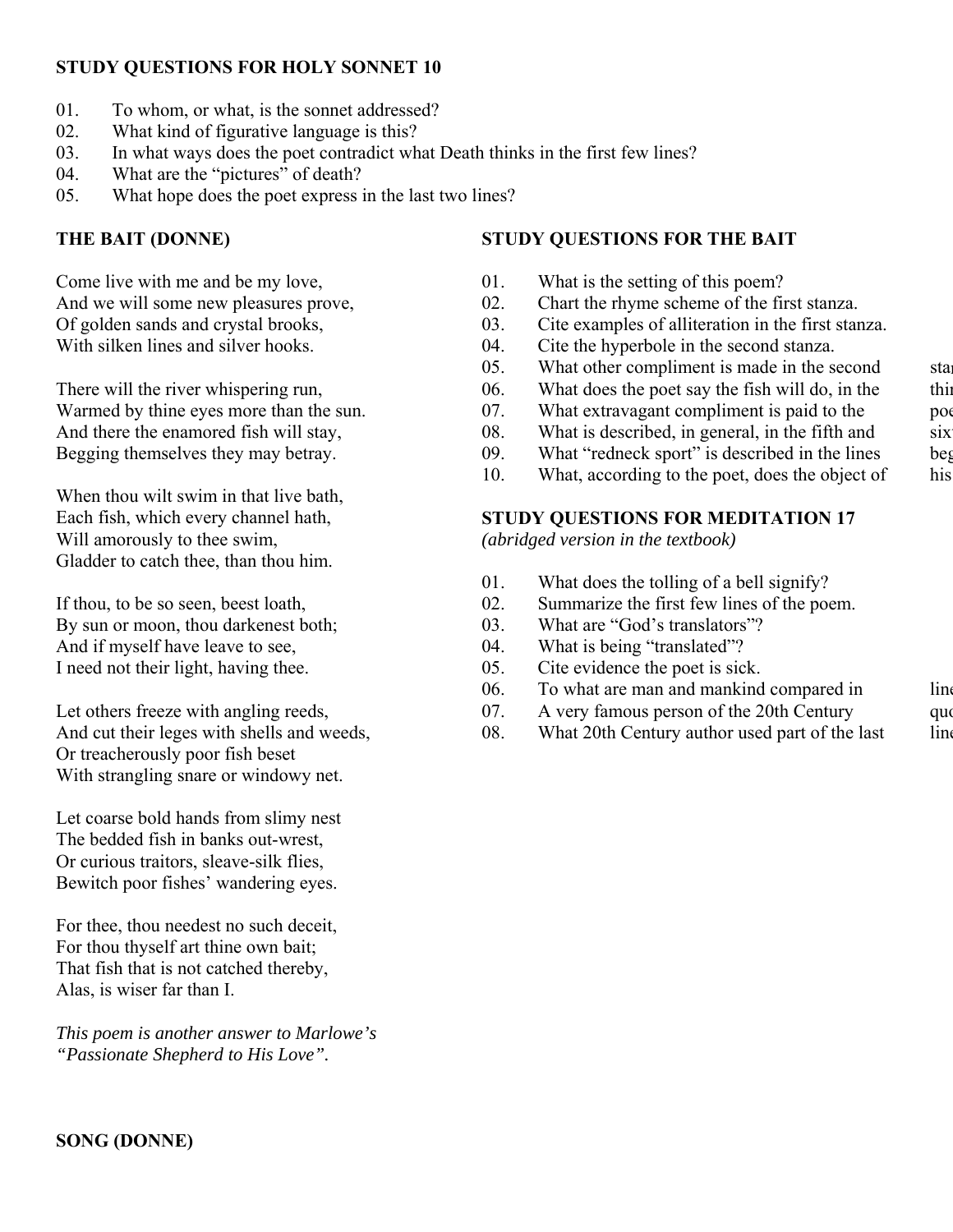Go and catch a falling star, Get with child a mandrake root, Tell me where all past years are, Or who cleft the Devil's foot, Teach me to hear mermaids singing, Or to keep off envy's stinging, And find What wind Serves to advance an honest mind.

If thou beest born to strange sights, Things invisible to see, Ride ten thousand days and nights, Till age snow white hairs on thee, Thou, when thou return'st, wilt tell me All strange wonders that befell thee, And swear No where Lives a woman true, and fair.

If thou find'st one, let me know, Such a pilgrimage were sweet; Yet do not, I would not go, Though at next door we might meet; Though she were true when you met her, And last till you write another letter, Yet she

Will be

# False, ere I come, to two, or three.

#### **STUDY QUESTIONS FOR SONG**

- 01. What do the missions in the first stanza have in common?
- 02. What does he ask the addressee of the poem to do in the second stanza?
- 03. What does he want the addressee of the poem to tell him when he returns?
- 04. Cite the alliteration in the first two lines of the second stanza.
- 05. What does the poet say he will not do in the final stanza?
- 06. What is his general appraisal of women?
- 07. Chart the rhyme scheme of the final stanza.

#### **SONNET XVIII (SHAKESPEARE)**

Shall I compare thee to a summer's day? Thou art more lovely and more temperate: Rough winds do shake the darling buds of May, And summer's lease hath all too short a date:

Sometime too hot the eye of heaven shines And often is his gold complexion dimmed;

- 
- 
-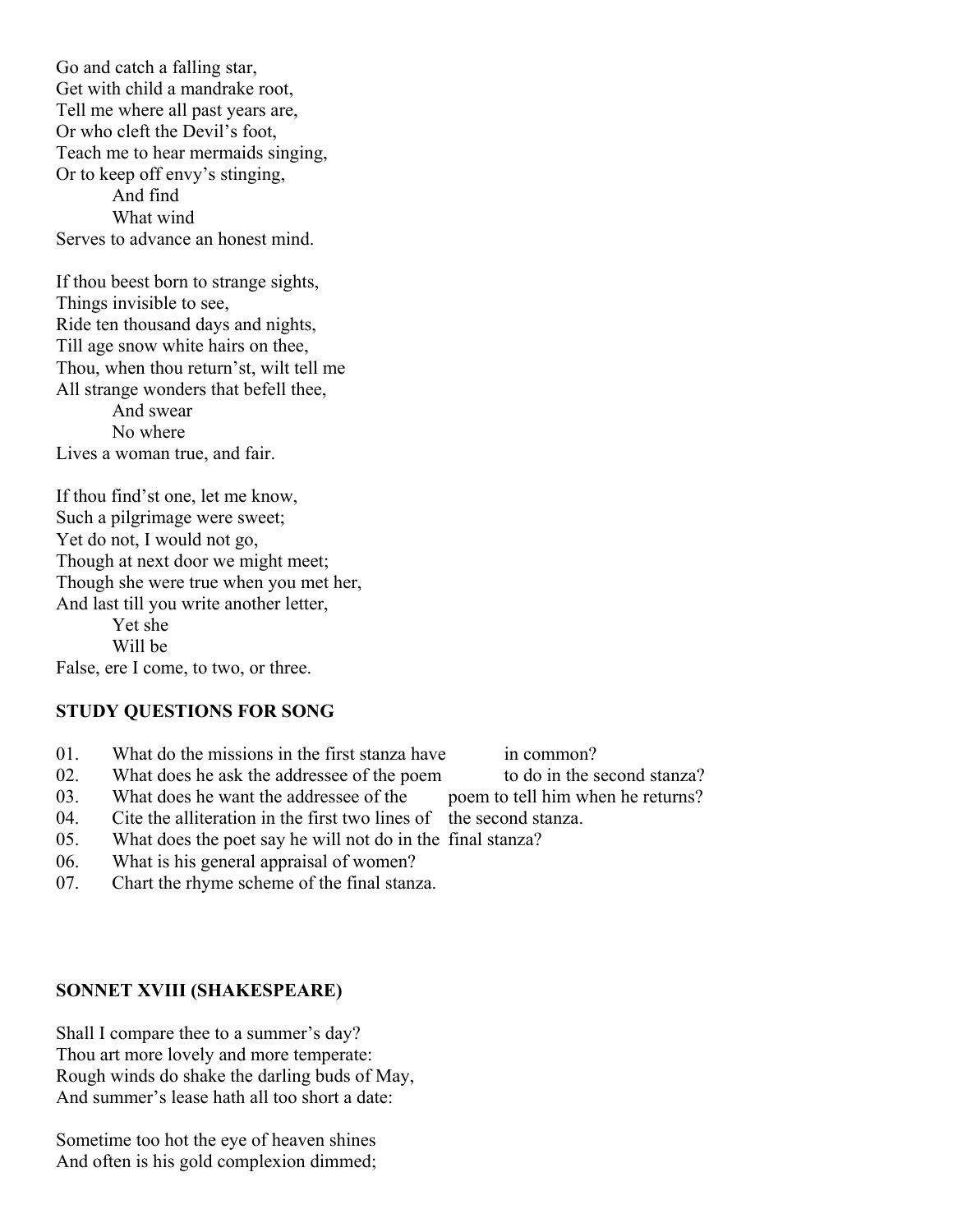And every fair from fair sometime declines, By chance or nature's changing course untrimmed;

But thy eternal summer shall not fade Nor lose possession of that fair thou owest; Nor shall Death brag thou wander'st in his shade, When in eternal lines to time thou growest: So long as men can breathe or eyes can see, So long lives this, and this gives life to thee.

## **STUDY QUESTIONS FOR SONNET XVIII**

- 01. What problems detract from a summer's day as compared to the object of the poet's sonnet?
- 02. What further shortcomings of nature are listed by the poet in the second stanza?
- 03. Chart the rhyme scheme of the third stanza.
- 04. What does the poet say will never happen to the object of his poem?
- 05. What is personified in the third stanza?
- 06. In what way, according to the poet, will the object of his poem live forever?
- 07. What is the purpose of the last two lines?

*Just for your amusement:*

#### **UPON JACK AND JILL. EPIGRAM (ROBERT HERRICK)**

When Jill complains to Jack for want of meat, Jack kisses Jill, and bids her freely eat. Jill says, Of what? Says Jack, On that sweet kiss, Which full of nectar and ambrosia is, The food of poets. So I thought, says Jill; That makes them look so lank, so ghost-like still. Let poets feed on air or what they will; Let me feed full till that I fart, says Jill.

#### **EXERCISES ON PUNCTUATION**

*Directions: Place the appropriate end marks:*

- 01. What a terrible storm is approaching (1)
- 02. The rain fell heavily most of the day  $(1)$
- 03. Is the weather going to be bad all day (1)
- 04. Class begins at 7: 40 A M (2)
- 05. The Moors entered Spain in 711 A D (2)
- 06. Who made this potato salad (1)
- 07. His dentist is Dr Joe Schmo, D D S
- 08. We bought books, pens, binders, etc ; then we went home (2)
- 09. Wow That was a great show (2)
- 10. Be sure to complete your homework (1)
- *Directions: Correctly place the commas:*
- 01. Yes I think the stock market will crash again. (1)
- 02. Oh it really isn't that important.  $(1)$
- 03. First take a bath. Second get dressed. (2)
- 04. When the sun sets the mosquitoes come out. (1)
- 05. Working hard all day they finished on time. (1)
- 06. If you would Mary please stop belching. (2)
- 07. Is this your briefcase Mr. Guelph? (1)
- 08. On Tuesday May 4 2008 the sun rose. (3)
- 09. Joe Bell our middle linebacker always plays well. (2)
- 10. This book I believe belongs to you. (2)
- 11. Instead of three four cars were parked there. (1)
- 12. Who if I may ask is responsible for this mess? (2)
- 13. They were late; furthermore they weren't prepared. (1)
- 14. My cat who started life wild is now old and lazy.